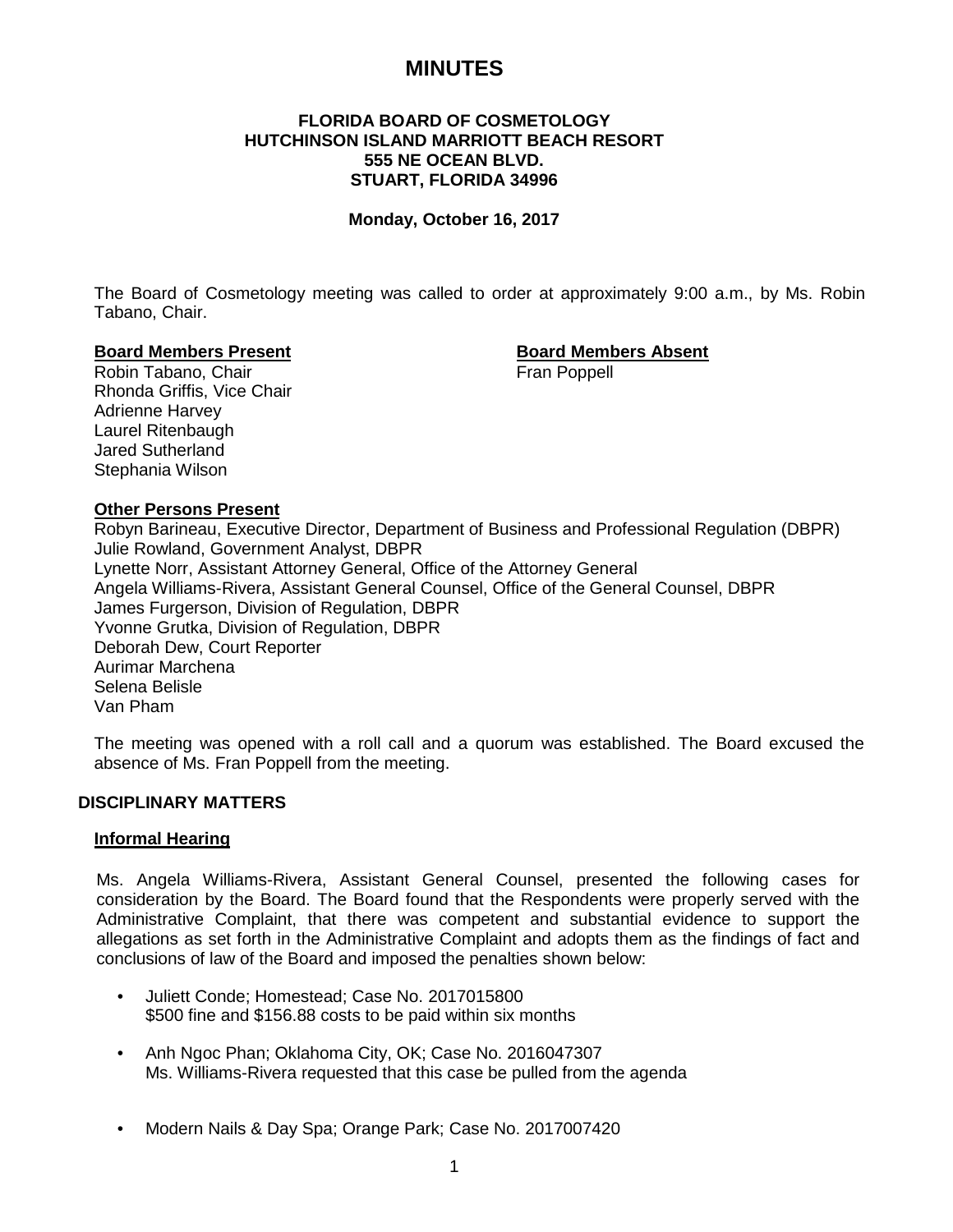\$500 fine and \$94.75 costs to be paid within six months

- T Mason Corp. and Ynhi Uhl; Delray Beach; Case Nos. 2017018436 & 2017021025 \$500 fine and \$214.21 costs to be paid within six months
- M3 Makeup; Orlando; Case No. 2016035726 Ms. Williams-Rivera requested that this case be pulled from the agenda
- Aurimar Marchena; Miami; Case No. 2017015775 \$500 fine and \$142.83 costs to be paid within six months

# **Motion for Waiver of Rights and Final Order**

Ms. Williams-Rivera presented the following cases for consideration by the Board. The Board found that the Respondents were properly served with the Administrative Complaint, the Respondents failed to respond within 21 days thereby waiving their right to elect a hearing in this matter, that the Board accept the allegations as stated in the Administrative Complaint and adopt them as the findings of fact and conclusions of law of the Board and imposed the penalties shown below:

- Joseph Martin; Orlando; Case No. 2016036079 \$500 fine and \$302.26 costs to be paid within six months Suspension of license CL1257886 for 15 days
- A1 Unisex Beauty Salon; Wilton Manor; Case No. 2017001903 \$500 fine and \$251.30 costs to be paid within six months
- Pachinos Hair Salon; Lake Worth; Case No. 2017008174 \$1,800 fine and \$131.35 costs to be paid within six months
- Alina Lopez-Orta; Miami; Case No. 2016047508 Ms. Williams-Rivera requested that this case be pulled from the agenda
- Nail So Happy; St. Augustine; Case No. 2017008695 \$500 fine and \$194.44 costs to be paid within six months
- MNS Salon & Spa; Apollo Beach; Case No. 2017004061 \$500 fine and \$86.10 costs to be paid within six months
- Sanya Cuencas; Brandon; Case No. 2016052658 Ms. Williams-Rivera requested that this case be pulled from the agenda
- Avalon Nails & Spa and Gia Le; Miami; Case Nos. 2016054054 & 2016058128 \$950 fine and \$339.32 costs to be paid within six months
- Ragan Smith Bedinger d/b/a Delena Ra Styling; Santa Rosa Beach; Case No. 2017006953 \$500 fine and \$109.89 costs to be paid within six months
- Nancy Nails; Gulfport; Case No. 2017002912 \$500 fine and \$86.10 costs to be paid within six months
- Nu Beauty Bar; Wellington; Case No. 2017001970 \$500 fine and \$107.10 costs to be paid within six months
- Jacey Consentino; Pensacola; Case No. 2017006941 \$1,000 fine and \$76.40 costs to be paid within six months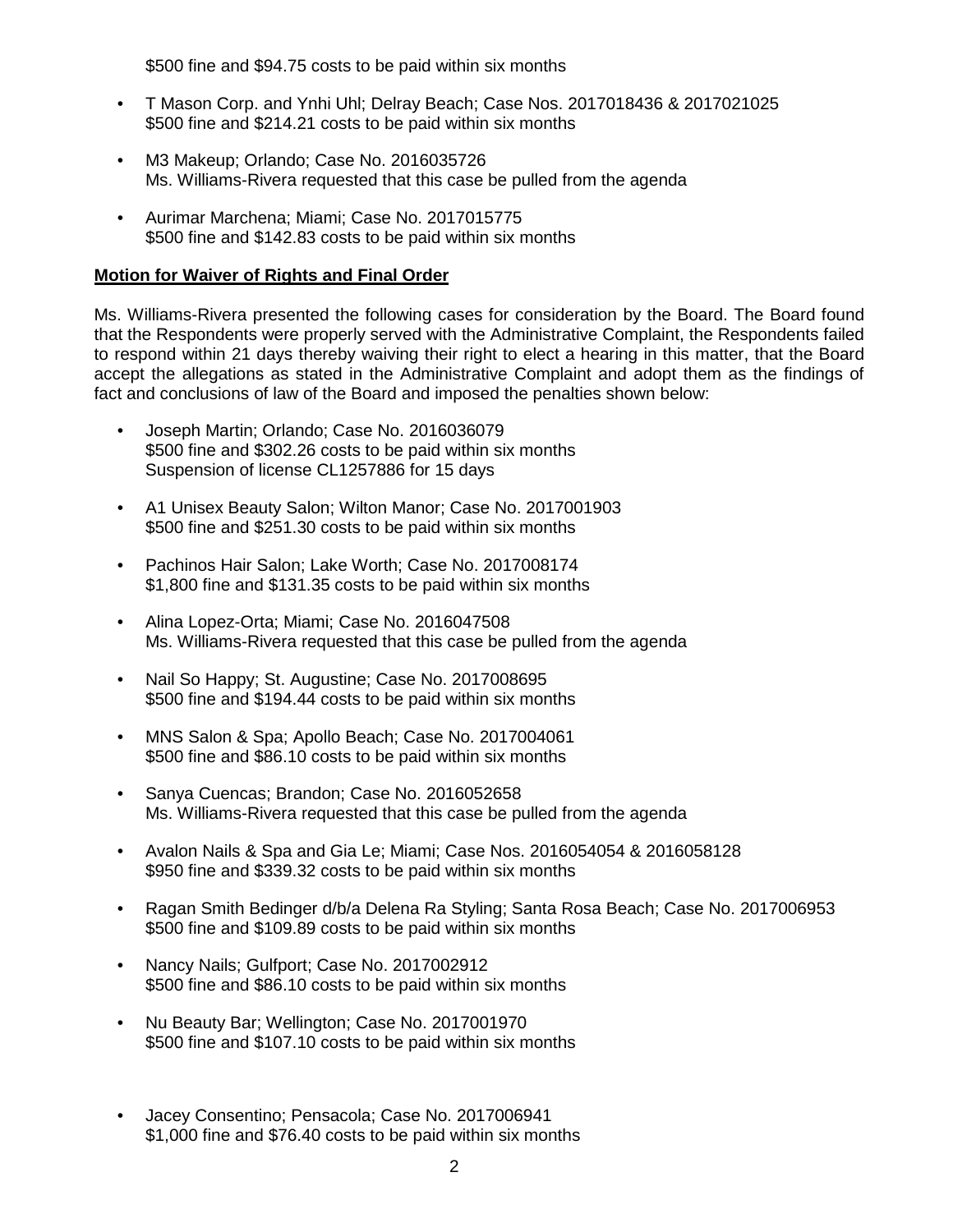- KM Nail Spa and Thu Dung; Okeechobee; Case Nos. 2017000677 & 2017001493 \$400 fine and \$337.09 costs to be paid within six months
- Michelle Babcock; Panama City; Case No. 2017013631 \$500 fine and \$168.62 costs to be paid within six months
- Michael Askin, Jr.; Sebring; Case No. 2017005425 \$500 fine and \$152.21 costs to be paid within six months
- Red Nails By Thai Tran; Lake City; Case No. 2017003246 \$500 fine and \$392.01 costs to be paid within six months
- Dayana Vina; Miami; Case No. 2017011627 \$500 fine and \$90.41 costs to be paid within six months
- Boca Nails and Pham Thanh; Boynton Beach; Case Nos. 2017011464 & 2017019233 \$500 fine and \$224.11 costs to be paid within six months
- Lee Nails Spa; Panama City Beach; Case No. 2017025467 \$450 fine and \$84.20 costs to be paid within six months
- Nail Depot; Deerfield; Case No. 2017018323 \$500 fine and \$96.28 costs to be paid within six months

# **Settlement Stipulation**

Ms. Williams-Rivera presented the following cases for consideration by the Board. The Board moved to adopt the Stipulation of the parties as the Board's final action in this matter and incorporate it and all of its terms into a final order and imposed the penalties shown below:

- Venetian Nail Spa; Chicago, IL; Case No. 2016055878 \$500 fine and \$86.87 costs to be paid within 30 days
- Brilliant Nail and Spa; Jacksonville; Case No. 2017006349 \$500 fine and \$112.99 costs to be paid within six months
- Super Nail Salon & Pedi Spa and Loan Nguyen; Delray Beach; Case Nos. 2017007248 & 2017012394 \$500 fine and \$208.23 costs to be paid within six months
- Nails By Cindy and Trang Pham; Lantana; Case Nos. 2017006694 & 2017012385 \$500 fine and \$214.21 costs to be paid within six months
- Sea Nails and Thong Luu; Boynton Beach; Case Nos. 2017003874 & 2017012400 \$500 fine and \$229.32 costs to be paid within six months
- Kelly Renneke; Lynn Haven; Case No. 2017010806 \$500 fine and \$295.52 costs to be paid within six months
- Palm Beach Nails & Foot Spa and Jing Zhang; West Palm Beach; Case Nos. 2016957658 & 2017000518 \$1,000 fine and \$86.87 costs to be paid within six months
- Karla Flores; Hialeah; Case No. 2017012092 \$500 fine and \$79.71 costs to be paid within six months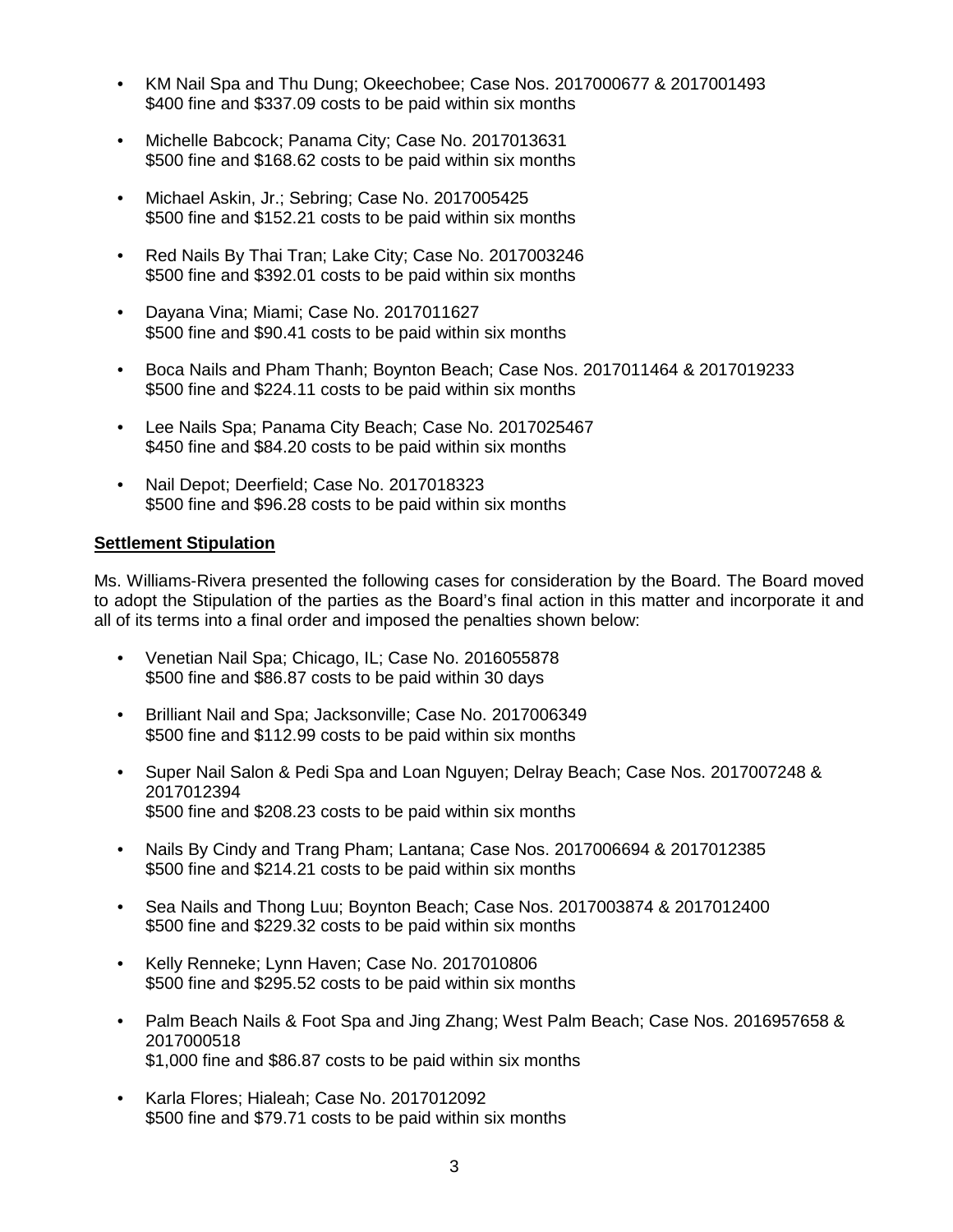- Congress Nails and Kham Du; Delray Beach; Case Nos. 2017002680 & 2017002680 \$500 fine and \$229.32 costs to be paid within six months
- Allison Begley; Niceville; Case No. 2017006917 \$500 fine and \$128.75 costs to be paid within six months
- Boca Nail Bar and Luan Ho; Boca Raton; Case Nos. 2017008636 & 2017019218 \$500 fine and \$244.44 costs to be paid within six months
- Nails By Tam of Boynton Beach and Diem Dang; Boynton Beach; Case Nos. 2017008946 & 2017012420 Ms. Williams-Rivera requested that this case be pulled from the agenda
- Xtension Xpress Hair Experts and Shantria Baly; Pompano Beach; Case Nos. 2017002260 & 2017003103 \$50 fine and \$320.76 costs to be paid within six months
- Brow Arc; Port St. Lucie; Case No. 2017017411 \$500 fine and \$153.79 costs to be paid within six months

# **Department Attorney Report**

Ms. Williams-Rivera informed the Board that as of September 19, 2017, there were 171 open cosmetology cases in the legal section.

# **APPLICATIONS**

#### **Hair Braiding Courses**

#### Hair For You – Internet

After review, Ms. Adrienne Harvey moved to deny the course based on the course content being outside the scope of practice of a hair braiding registration, grammatical errors, outdated references, and incorrect references. Mr. Jared Sutherland seconded the motion and the motion passed unanimously.

#### Signature's Hair Design Academy – Classroom

After review, Vice Chair Rhonda Griffis moved to deny the course based on the course content being outside the scope of practice of a hair braiding registration, outdated references, and incorrect references. Mr. Sutherland seconded the motion and the motion passed unanimously.

#### PLT Institute – Classroom

After review, Ms. Laurel Ritenbaugh moved to deny the course based on the course content being outside the scope of practice of a hair braiding registration, incorrect disinfection procedures, and incorrect references. Ms. Harvey seconded the motion and the motion passed unanimously.

# Synergy Entertainment – Internet

After review, Ms. Ritenbaugh moved to deny the course based on the course content being outside the scope of practice of a hair braiding registration, outdated references, and incorrect references. Ms. Harvey seconded the motion and the motion passed unanimously.

#### Elegant Braiding Academy – Classroom

After review, Vice Chair Griffis moved to deny the course based on the course content being outside the scope of practice of a hair braiding registration, and outdated references. Mr. Sutherland seconded the motion and the motion passed unanimously.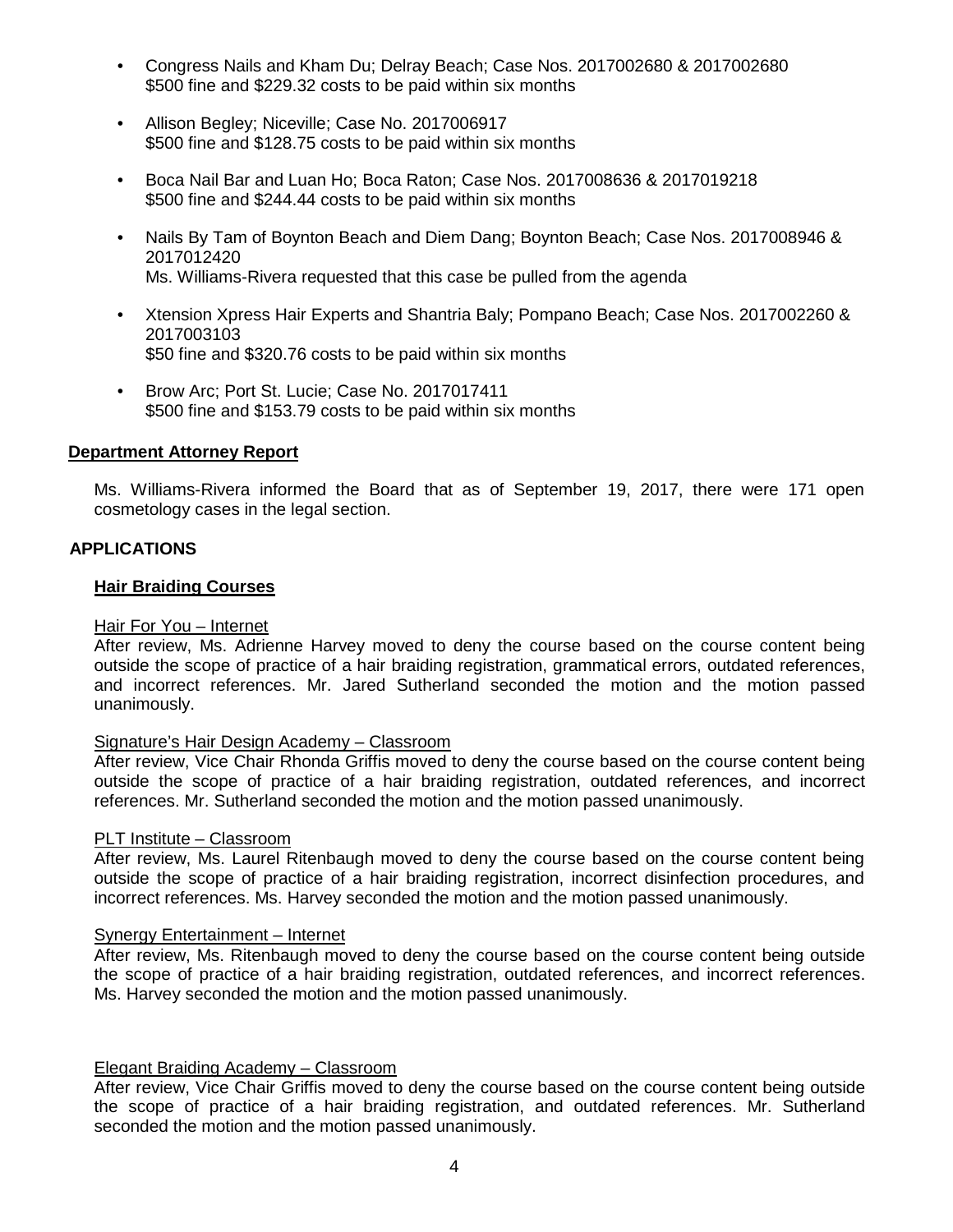# Glamour Kids Braids – Classroom

After review, Mr. Sutherland moved to deny the course based on the course content being outside the scope of practice of a hair braiding registration, incorrect disinfection procedures, and incorrect references. Vice Chair Griffis seconded the motion and the motion passed unanimously.

#### Charmed Beauty Salon – Classroom

After review, Vice Chair Griffis moved to deny the course based on the course content being outside the scope of practice of a hair braiding registration, vulgar language, outdated references, and incorrect references. Mr. Sutherland seconded the motion and the motion passed unanimously.

#### **Hair Wrapping Courses**

#### Synergy Entertainment – Internet

After review, Vice Chair Griffis moved to deny the course based on the course being outside the scope of practice of a hair wrapping registration, and outdated references. Mr. Sutherland seconded the motion and the motion passed unanimously.

#### Glamour Kids Braids – Classroom

After review, Ms. Harvey moved to deny the course based on the course content being outside the scope of practice of a hair wrapping registration, outdated references, and incorrect references. Ms. Ritenbaugh seconded the motion and the motion passed unanimously.

#### JT Bruno – Classroom

After review, Ms. Harvey moved to deny the course based on the course content being outside the scope of practice of a hair wrapping registration. Ms. Ritenbaugh seconded the motion and the motion passed unanimously.

#### **Body Wrapping Courses**

#### West CE Provider – Classroom

After review, Ms. Harvey moved to deny the course based on the course content being outside the scope of practice of a body wrapping registration. Mr. Sutherland seconded the motion and the motion passed unanimously.

#### **Continuing Education Courses**

#### **Reconsideration**

#### CE Institute – Ear Reflexology 3 Hour Classroom

Ms. Selena Belisle was present for the meeting and was sworn in by Ms. Deborah Dew, Court Reporter. Vice Chair Griffis moved to vacate the previous Notice of Intent to Deny. Ms. Ritenbaugh seconded the motion and the motion passed unanimously. Ms. Belisle requested that the application be withdrawn.

#### CE Institute – Hand and Ear Reflexology 6 Hour Classroom

Ms. Belisle was present for the meeting. Vice Chair Griffis moved to vacate the previous Notice of Intent to Deny. Ms. Ritenbaugh seconded the motion and the motion passed unanimously. Ms. Belisle requested that the application be withdrawn.

#### CE Institute – Advanced Neck Massage 3 Hour Classroom

Ms. Belisle was present for the meeting. Vice Chair Griffis moved to vacate the previous Notice of Intent to Deny. Ms. Ritenbaugh seconded the motion and the motion passed unanimously. Ms. Belisle requested that the application be withdrawn.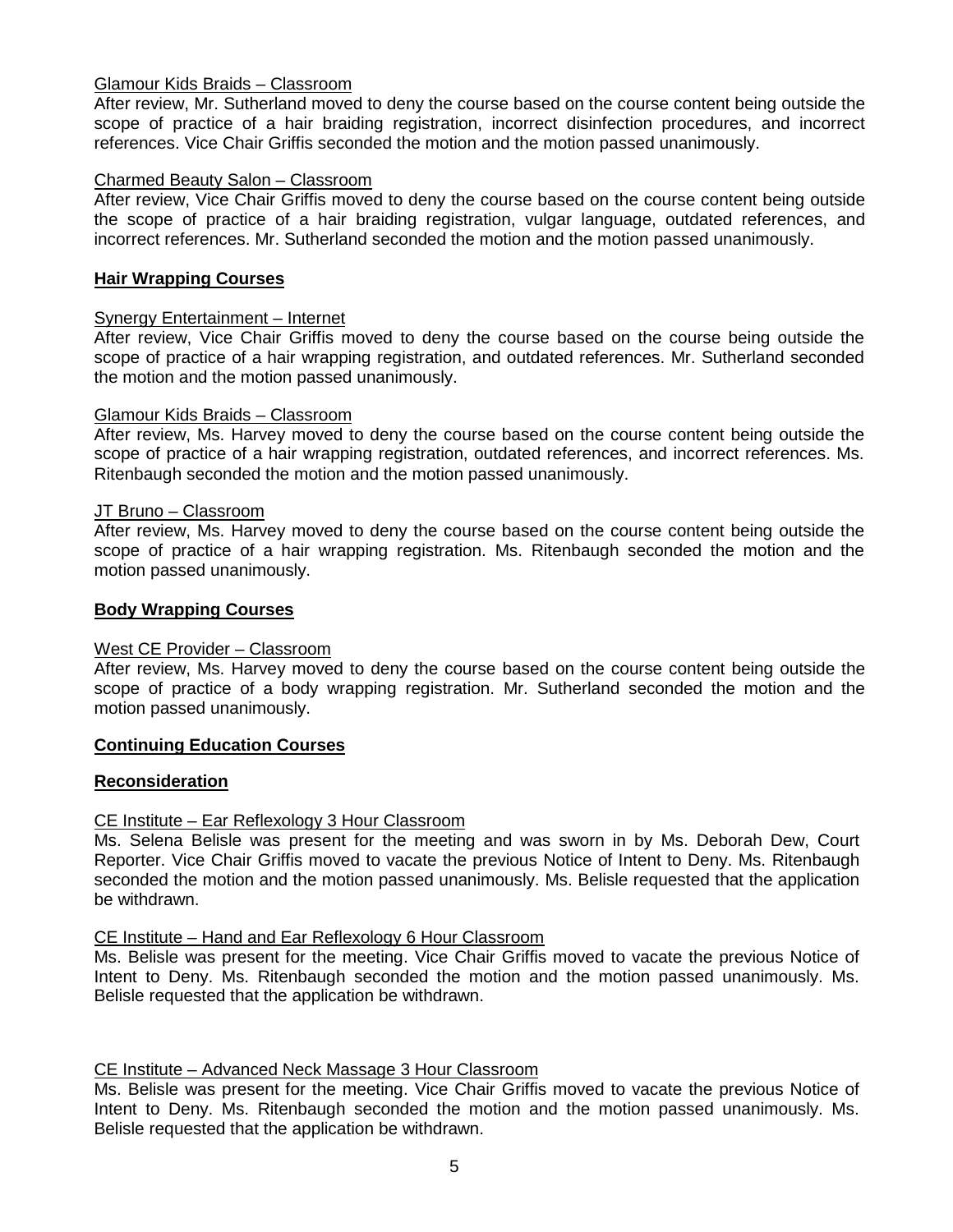# CE Institute – Stone Facial Intro 3 Hour Classroom

Ms. Belisle was present for the meeting. Vice Chair Griffis moved to vacate the previous Notice of Intent to Deny. Ms. Ritenbaugh seconded the motion and the motion passed unanimously. After review, Ms. Ritenbaugh moved to deny the course based on the course content being outside the scope of practice of Board of Cosmetology licensees. Mr. Sutherland seconded the motion and the motion passed unanimously.

# CE Institute – Stone Facial 6 Hour Classroom

Ms. Belisle was present for the meeting. Vice Chair Griffis moved to vacate the previous Notice of Intent to Deny. Ms. Ritenbaugh seconded the motion and the motion passed unanimously. After review, Ms. Ritenbaugh moved to deny the course based on the course content being outside the scope of practice of Board of Cosmetology licensees. Mr. Sutherland seconded the motion and the motion passed with Ms. Stephania Wilson voting against the motion.

# CE Institute – Facial Circular Therapy 3 Hour Classroom

Ms. Belisle was present for the meeting. Vice Chair Griffis moved to vacate the previous Notice of Intent to Deny. Ms. Ritenbaugh seconded the motion and the motion passed unanimously. After review, Ms. Ritenbaugh moved to approve the course. Ms. Harvey seconded the motion and the motion passed unanimously.

# CE Institute – Circular Therapy Lesson 1 Hour Classroom

Ms. Belisle was present for the meeting. Vice Chair Griffis moved to vacate the previous Notice of Intent to Deny. Ms. Ritenbaugh seconded the motion and the motion passed unanimously. After review, Ms. Ritenbaugh moved to approve the course. Mr. Sutherland seconded the motion and the motion passed unanimously.

# CE Institute – Aromatherapy Facial 6 Hour Classroom

Ms. Belisle was present for the meeting. Vice Chair Griffis moved to vacate the previous Notice of Intent to Deny. Ms. Ritenbaugh seconded the motion and the motion passed unanimously. After review, Ms. Harvey moved to approve the course. Ms. Ritenbaugh seconded the motion and the motion passed unanimously.

# CE Institute – Hand Reflexology 3 Hour Classroom

Ms. Belisle was present for the meeting. Vice Chair Griffis moved to vacate the previous Notice of Intent to Deny. Ms. Ritenbaugh seconded the motion and the motion passed unanimously. After review, Mr. Sutherland moved to deny the course based on the course content being outside the scope of practice of Board of Cosmetology licensees. Ms. Wilson seconded the motion and the motion passed unanimously.

# CE Institute – Advanced Face Neck and Scalp Massage 6 Hour Classroom

Ms. Belisle was present for the meeting. Vice Chair Griffis moved to vacate the previous Notice of Intent to Deny. Ms. Ritenbaugh seconded the motion and the motion passed unanimously. Ms. Belisle requested that the application be withdrawn.

#### CE Institute – Advanced Face Neck and Scalp Massage 3 Hour Classroom

Ms. Belisle was present for the meeting. Vice Chair Griffis moved to vacate the previous Notice of Intent to Deny. Ms. Ritenbaugh seconded the motion and the motion passed unanimously. After review, Mr. Sutherland moved to approve the course. Vice Chair Griffis seconded the motion and the motion passed unanimously.

# CE Institute – Working With Cancer 3 Hour Classroom

Ms. Belisle was present for the meeting. Vice Chair Griffis moved to vacate the previous Notice of Intent to Deny. Ms. Ritenbaugh seconded the motion and the motion passed unanimously. After review, Mr. Sutherland moved to deny the course based on the course content being outside the scope of practice of Board of Cosmetology licensees. Vice Chair Griffis seconded the motion and the motion passed unanimously.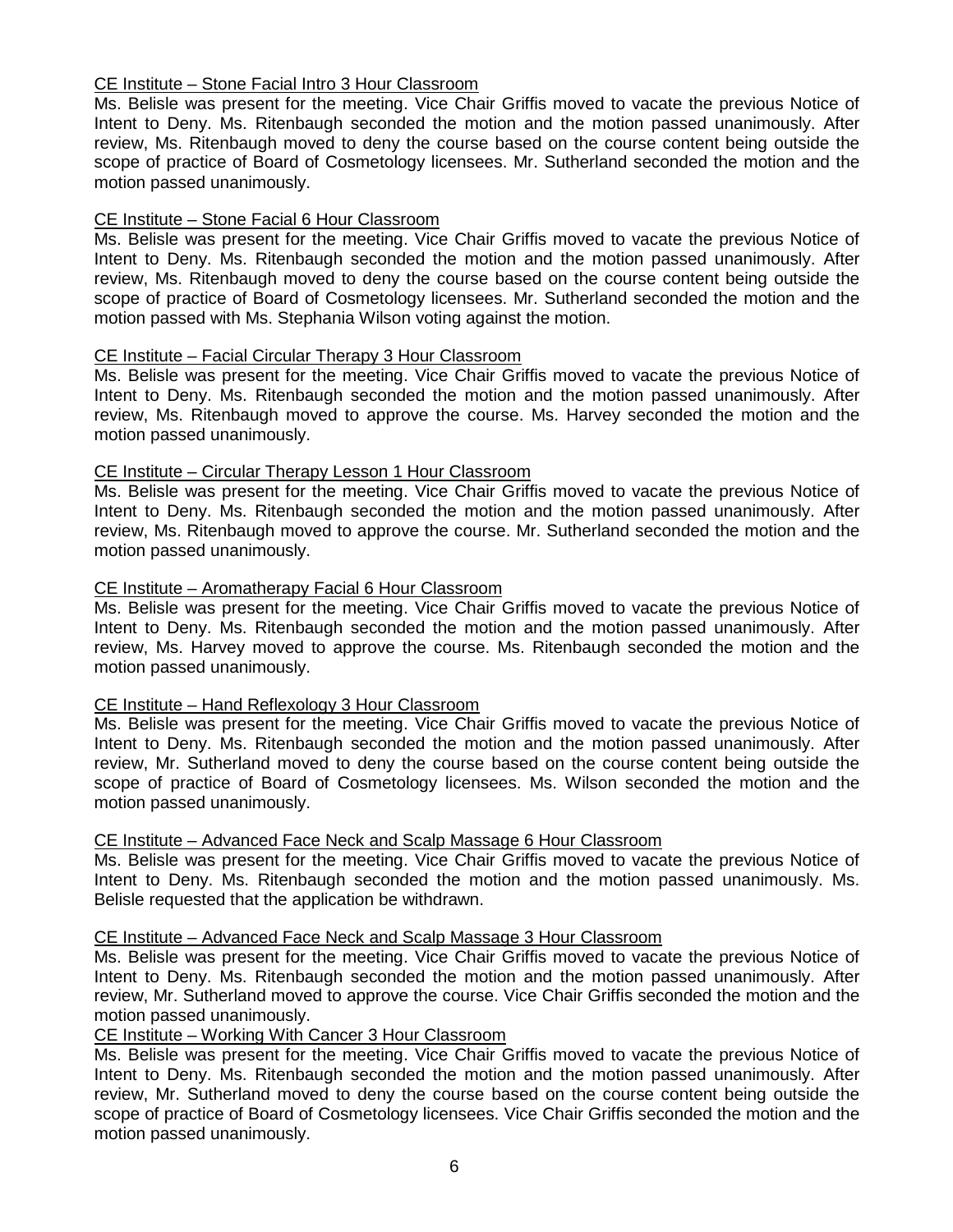# CE Institute – Working With Geriatrics 3 Hour Classroom

Ms. Belisle was present for the meeting. Vice Chair Griffis moved to vacate the previous Notice of Intent to Deny. Ms. Ritenbaugh seconded the motion and the motion passed unanimously. After review, Ms. Ritenbaugh moved to deny the course based on the course content being outside the scope of practice of Board of Cosmetology licensees. Vice Chair Griffis seconded the motion and the motion passed unanimously.

# **Initial Review**

# Monique Cosmetique – 12 Hour Mandatory Topics 12 Hour Internet

After review, Vice Chair Griffis moved to approve the course with the following contingency: update references. The correction must be submitted to the Executive Director within 30 days of the date of the order for approval. Mr. Sutherland seconded the motion and the motion passed unanimously.

#### Monique Cosmetique – 12 Hour CE for the Esthetician, Cosmetologist & Nail Tech 12 Hour **Correspondence**

After review, Vice Chair Griffis moved to approve the course with the following contingencies: strike reference to "HIV jumping from apes to humans" in the course materials, and update references. The corrections must be submitted to the Executive Director within 30 days of the date of the order for approval. Mr. Sutherland seconded the motion and the motion passed unanimously.

#### Monique Cosmetique – Environmental Issues 1 Hour Internet

After review, Mr. Sutherland moved to approve the course. Ms. Ritenbaugh seconded the motion and the motion passed unanimously.

#### Monique Cosmetique – Chemical Makeup 2 Hour Internet

After review, Mr. Sutherland moved to approve the course. Ms. Ritenbaugh seconded the motion and the motion passed unanimously.

#### Monique Cosmetique – Cosmetology Laws & Rules 2 Hour Internet

After review, Vice Chair Griffis moved to approve the course with the following contingency: update references. The corrections must be submitted to the Executive Director within 30 days of the date of the order for approval. Ms. Ritenbaugh seconded the motion and the motion passed unanimously.

#### Monique Cosmetique – Worker's Compensation Issues 1 Hour Internet

After review, Mr. Sutherland moved to approve the course. Ms. Ritenbaugh seconded the motion and the motion passed unanimously.

#### Monique Cosmetique – Sanitation & Sterilization in Salon/Spa 3 Hour Internet

After review, Vice Chair Griffis moved to approve the course with the following contingency: update references. The corrections must be submitted to the Executive Director within 30 days of the date of the order for approval. Mr. Sutherland seconded the motion and the motion passed unanimously.

#### Monique Cosmetique – OSHA 1 Hour Internet

After review, Mr. Sutherland moved to approve the course. Ms. Ritenbaugh seconded the motion and the motion passed unanimously.

# Monique Cosmetique – HIV/AIDS 2 Hour Internet

After review, Vice Chair Griffis moved to approve the course with the following contingency: strike reference to "HIV jumping from apes to humans" in the course materials. The correction must be submitted to the Executive Director within 30 days of the date of the order for approval. Ms. Ritenbaugh seconded the motion and the motion passed unanimously.

Beauty Pro Distributor – Ergonomics for Cosmetologists 1 Hour Internet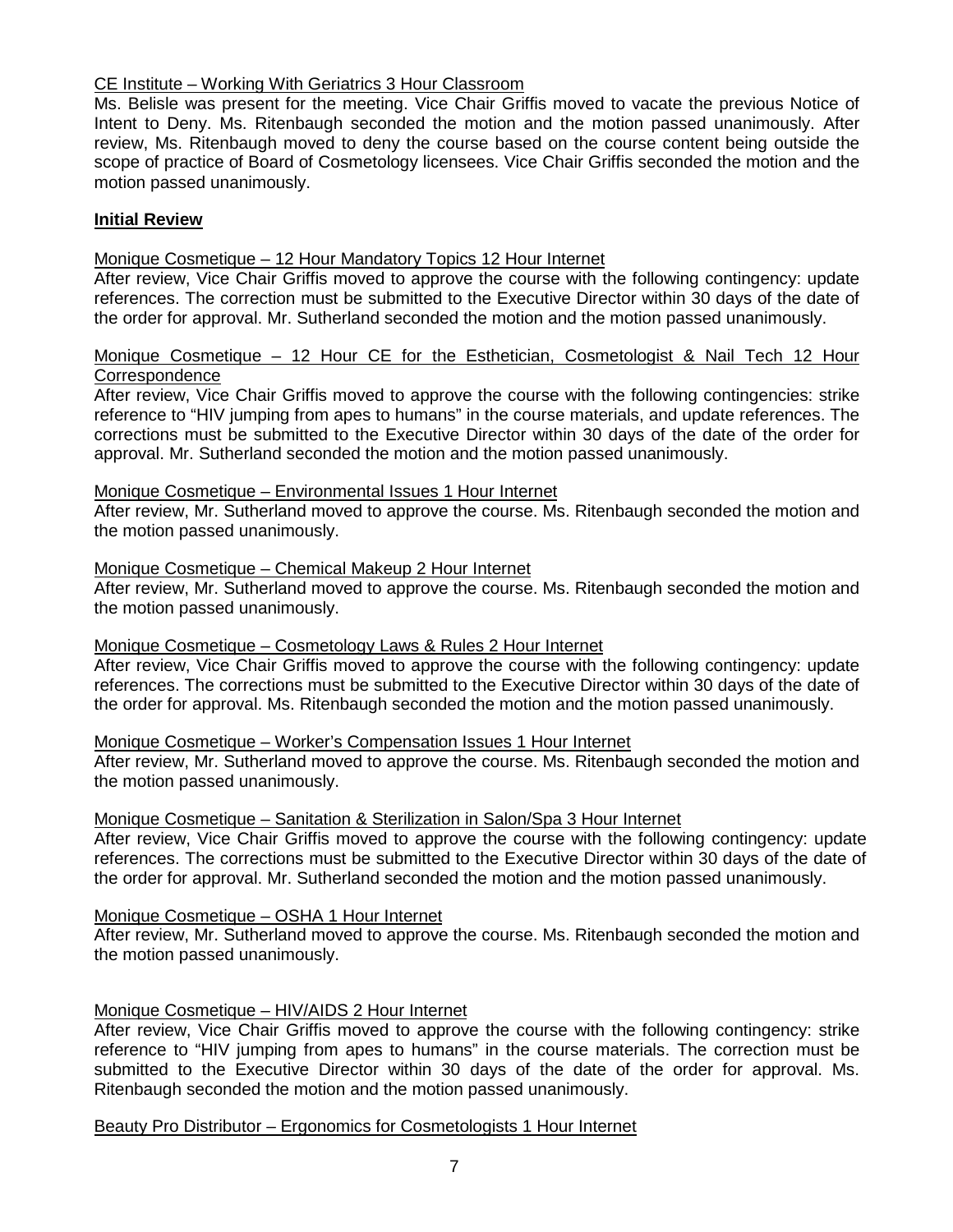After review, Mr. Sutherland moved to approve the course. Ms. Ritenbaugh seconded the motion and the motion passed unanimously.

# Beauty Pro Distributor – Tools of the Trade 1 Hour Internet

After review, Vice Chair Griffis moved to approve the course with the following contingency: update final exam questions. The correction must be submitted to the Executive Director within 30 days of the date of the order for approval. Mr. Sutherland seconded the motion and the motion passed unanimously.

#### Beauty Pro Distributor – Websites for Cosmetologist 1 Hour Internet

After review, Mr. Sutherland moved to approve the course. Ms. Ritenbaugh seconded the motion and the motion passed unanimously.

# Beauty Pro Distributor – Color Theory 1 Hour Internet

After review, Vice Chair Griffis moved to approve the course with the following contingency: update final exam questions. The correction must be submitted to the Executive Director within 30 days of the date of the order for approval. Mr. Sutherland seconded the motion and the motion passed unanimously.

#### Beauty Pro Distributor – Environmental Issues 1 Hour Internet

After review, Ms. Ritenbaugh moved to approve the course with the following contingency: strike references to "MSDS" and replace with "SDS". The corrections must be submitted to the Executive Director within 30 days of the date of the order for approval. Vice Chair Griffis seconded the motion and the motion passed unanimously.

# Beauty Pro Distributor – Issues of Worker's Compensation 1 Hour Internet

After review, Mr. Sutherland moved to approve the course. Ms. Ritenbaugh seconded the motion and the motion passed unanimously.

#### Beauty Pro Distributor – OSHA 1 Hour Internet

After review, Mr. Sutherland moved to approve the course. Ms. Ritenbaugh seconded the motion and the motion passed unanimously.

#### Beauty Pro Distributor – Sanitation & Sterilization 3 Hour Internet

After review, Mr. Sutherland moved to approve the course. Ms. Harvey seconded the motion and the motion passed unanimously.

#### Beauty Pro Distributor – HIV/AIDS 2 Hour Internet

After review, Mr. Sutherland moved to approve the course. Ms. Harvey seconded the motion and the motion passed unanimously.

#### Postquam USA – CE Course 16 Hour Classroom

After review, Ms. Ritenbaugh moved to approve the course with the following contingencies: strike references to "MSDS" and replace with "SDS", and update references. The corrections must be submitted to the Executive Director within 30 days of the date of the order for approval. Ms. Harvey seconded the motion and the motion passed unanimously.

# American Safety Council – CE Course 16 Hour Internet

After review, Ms. Harvey moved to deny the course based on incorrect references, and incorrect information. Vice Chair Griffis seconded the motion and the motion passed unanimously.

# Prestige Health and Beauty Sciences Academy – CE Course 16 Hour Classroom

After review, Ms. Ritenbaugh moved to approve the course with the following contingency: strike references to "MSDS" and replace with "SDS". The corrections must be submitted to the Executive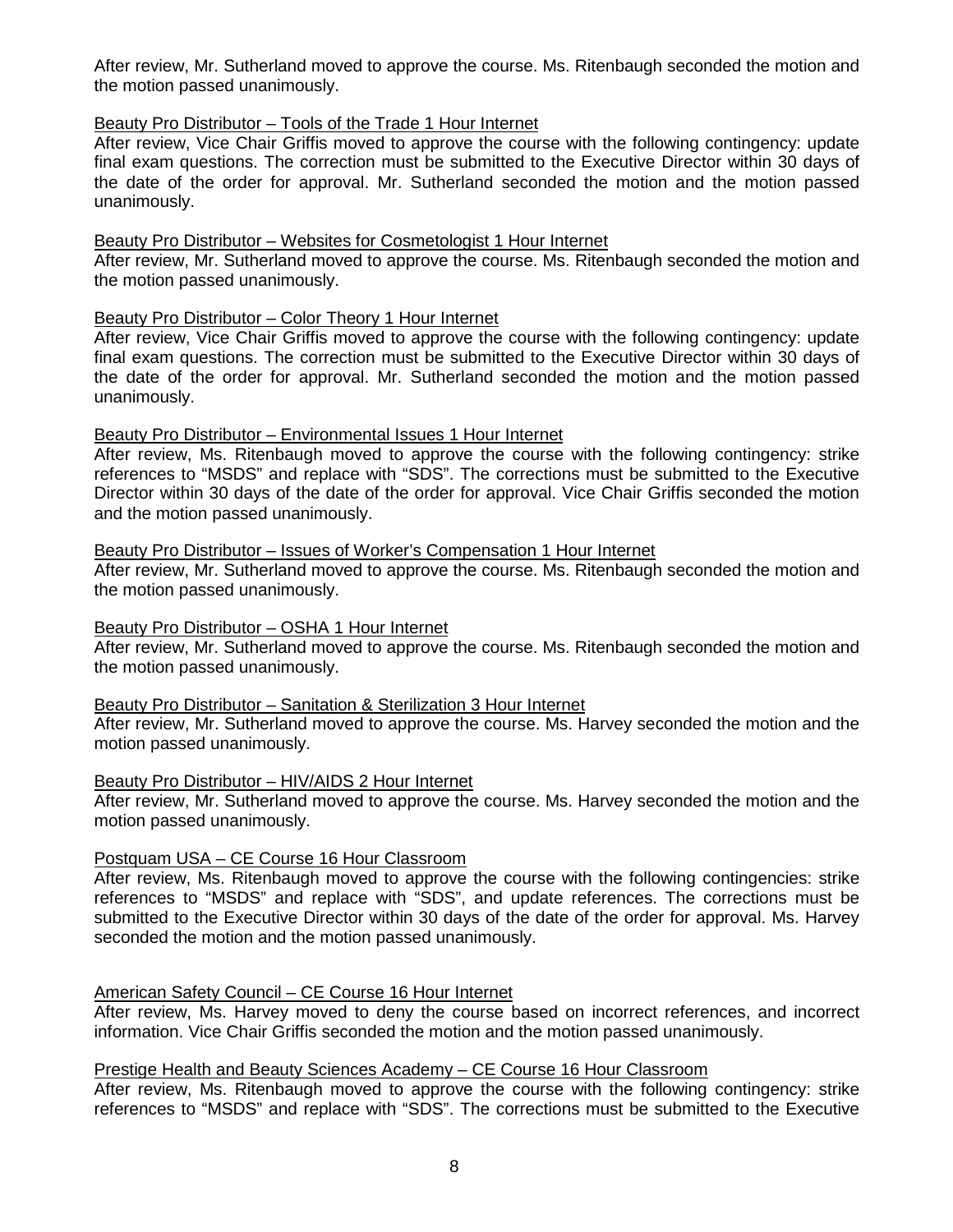Director within 30 days of the date of the order for approval. Mr. Sutherland seconded the motion and the motion passed unanimously.

# New Concepts Hair Goods – Hair Replacement 8 Hour Classroom

After review, Ms. Harvey moved to deny the course based on the course content being outside the scope of practice of Board of Cosmetology licensees. Mr. Sutherland seconded the motion and the motion passed unanimously.

#### Sesderma USA – Introduction to Skin Pathologies: Acne 6 Hour Classroom

After review, Mr. Sutherland moved to deny the course based on the course content being outside the scope of practice of Board of Cosmetology licensees, and outdated references. Ms. Ritenbaugh seconded the motion and the motion passed unanimously.

The Beauty Industry Council of the Florida Retail Federation – CE Course 16 Hour Internet After review, Ms. Harvey moved to deny the course based on incorrect references, and incorrect information. Ms. Ritenbaugh seconded the motion and the motion passed unanimously.

# **OTHER BUSINESS**

# **Correspondence**

Complaints and Investigative Statistics – July 2017 – August 2017 Ms. Barineau informed the Board that the Complaints and Investigative Statistics Report was included in the agenda for informational purposes.

Cosmetology Examination Summary – January 2017 – August 2017

Ms. Barineau informed the Board that the Cosmetology Examination Summary was included in the agenda for informational purposes.

#### **Dates and Locations of Future Meetings**

January 22-23, 2018 – Destin April 16-17, 2018 – Altamonte Springs July 16-17, 2018 – Lake Mary October 8-9, 2018 – Daytona Beach

# **ADJOURNMENT**

There being no further business, the meeting was adjourned at approximately 3:30 p.m.

# **Tuesday, October 17, 2017**

The Board of Cosmetology meeting was called to order at approximately 9:00 a.m., by Chair Tabano.

# **Board Members Present**<br> **Robin Tabano, Chair**<br> **Board Members Absent**<br> **Board Members Absent**<br> **Board Members Absent**

Robin Tabano, Chair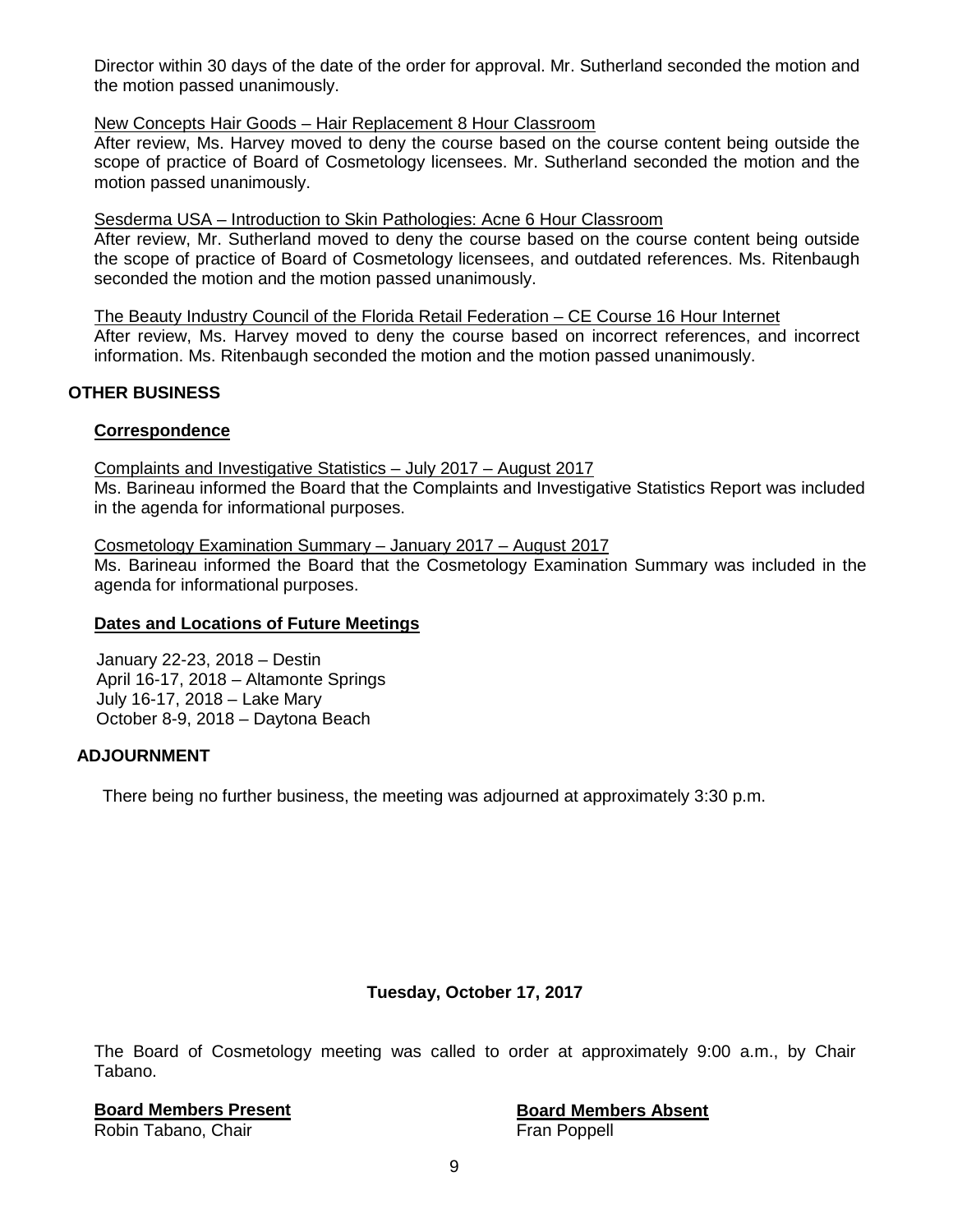Rhonda Griffis, Vice Chair Adrienne Harvey Laurel Ritenbaugh Jared Sutherland Stephania Wilson

# **Other Persons Present**

Robyn Barineau, Executive Director, Department of Business and Professional Regulation (DBPR) Julie Rowland, Government Analyst, DBPR Lynette Norr, Assistant Attorney General, Office of the Attorney General Angela Williams-Rivera, Assistant General Counsel, Office of the General Counsel, DBPR James Furgerson, Division of Regulation, DBPR Yvonne Grutka, Division of Regulation, DBPR Robin Walker, Court Reporter Alejandro Gomez

The meeting was opened with a roll call and a quorum was established.

# **APPROVAL OF MINUTES**

The Board approved the minutes from the August 28, 2017, and September 26, 2017, Board meetings.

# **APPLICATIONS**

#### **Licensure Applications**

#### **Informal Hearing**

#### Alejandro Gomez

Mr. Gomez was present for the meeting and was sworn in by Ms. Robin Walker, Court Reporter. Ms. Robyn Barineau, Executive Director, informed the Board that the application was denied at the September 26, 2017, Board meeting, based on the noted criminal history. After review, Mr. Jared Sutherland moved to approve the application. Vice Chair Griffis seconded the motion and the motion passed unanimously.

#### **Initial Review**

#### Donna Montague / Rhode Island

Ms. Montague was not present for the meeting. After review, Ms. Harvey moved to deny the application based on fraudulent misrepresentation. Ms. Ritenbaugh seconded the motion and the motion passed unanimously.

#### Yazmin Rivera / Puerto Rico

Ms. Rivera was not present for the meeting. After review, Ms. Harvey moved to deny the application based on unverifiable documentation. Ms. Ritenbaugh seconded the motion and the motion passed unanimously.

#### Emma Rivera Cruz / Puerto Rico

Ms. Cruz was not present for the meeting. Ms. Ritenbaugh moved to deny the application based on unverifiable documentation. Ms. Harvey seconded the motion and the motion passed unanimously.

Rosa Maria Guzman / Connecticut